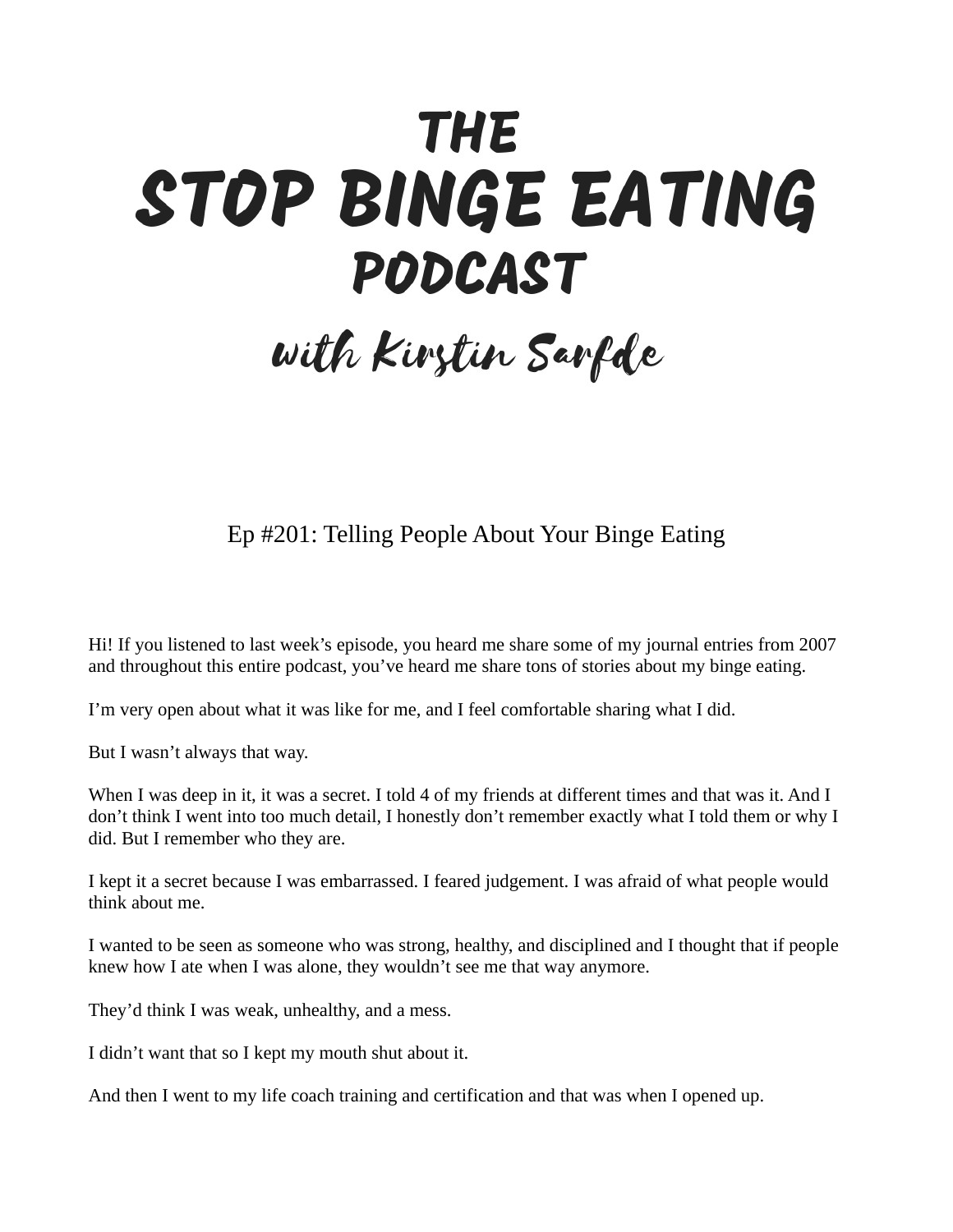I remember I was sitting at a table with another coach in training and we were discussing who we wanted to work with. One of our trainers came over to check in and I told her I wanted to work with people who binge eat.

She asked if I ever binge ate and I said I had and I still did.

What happened then was life changing for me.

Because I opened up to the right person at the right time, I also opened myself up to learning exactly what I needed to learn.

She helped me understand my binge eating, pointed me toward helpful resources, and it was then that I was able to take what I had just learned in my coach training and apply it to my binge eating.

That right there was the beginning of the end of my binge eating.

Then that evening, a bunch of us trainees got take out and ate dinner in the lobby of our hotel. I have no idea how it came up but at one point, in front of all of those people, I confessed that I binge eat and had been doing it for about 10 years.

And I shared with them what it was like for me and what binge eating looked like for me.

It felt good to share my story. It felt good to talk about it with people who were interested and wanted to understand.

What also felt good, was when two other people shared that they've struggled with binge eating too.

One with just binge eating and the other with bulimia.

I wasn't alone. It felt good to not be the only one.

It was scary to tell that coach and to tell all those people but in the end, it felt good to not be hiding that secret.

Then fast forward a few months. I had been blogging on my website and I wanted to start making short videos to help people with their bingeing.

And the first one I wanted to do, was my story.

I made the video and decided to do something terrifying and brave.

I shared it on my personal Facebook page, for all my friends and family to see.

Now, I did worry about what people would think.

But I also cared more about who I would help.

That's why I did it.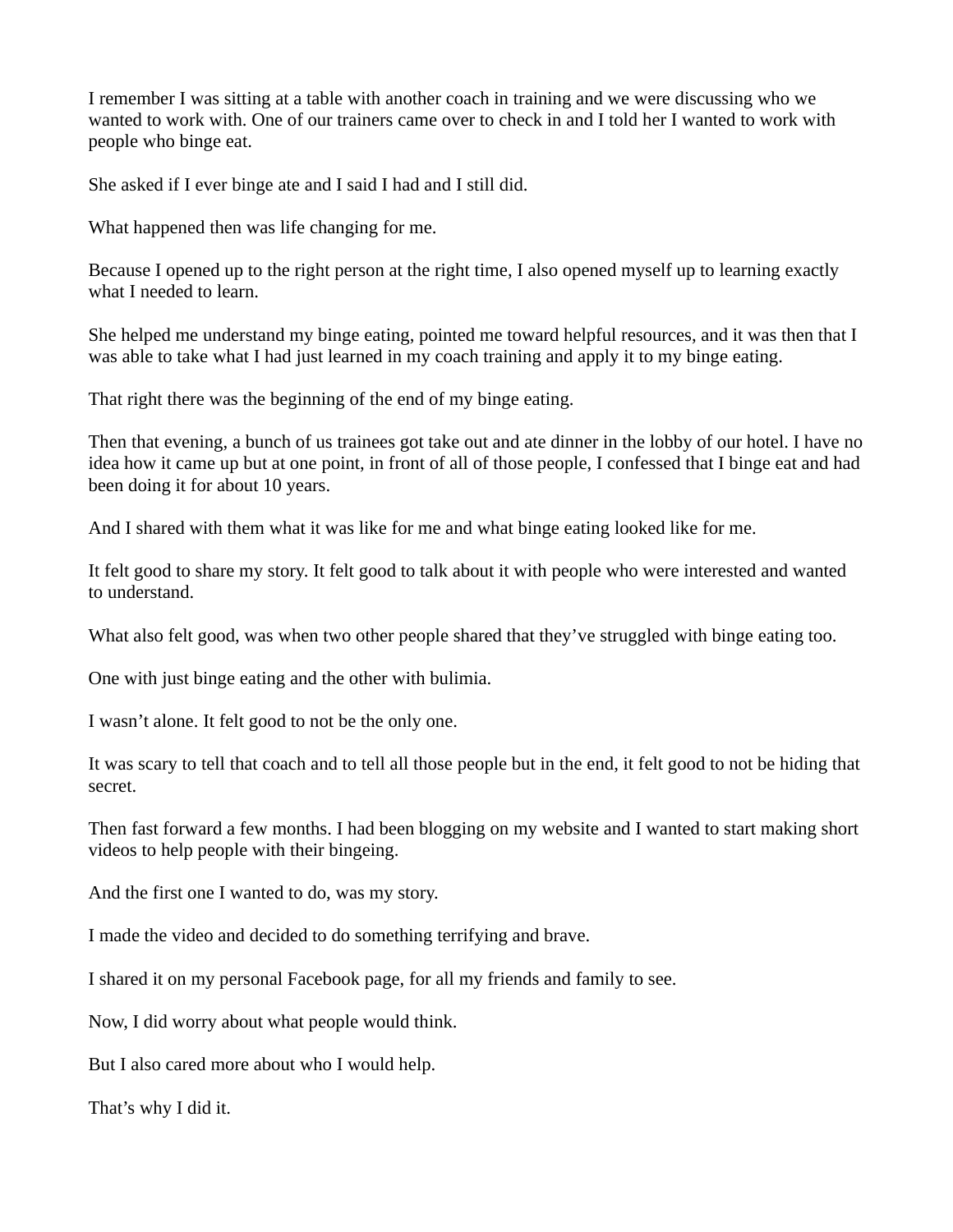I bet people had all kinds of thoughts from thinking how strong I was to overcome it, to how weird it was that I did that, to not thinking it was a big deal at all. But I have no idea what they were *all* thinking.

The only comments I received were positive.

And I didn't spend my time worrying about what negative comments might not have been shared.

That wouldn't have been a good use of my mental energy and time.

So, after putting that out into the world, it became so easy to keep sharing.

I don't even think twice about sharing any details anymore because 1. it's just part of my story and doesn't define me, 2. my story may help someone, 3. I want to bring awareness to this issue.

Not everyone understands and not everyone cares either.

But I'm ready to speak to those who want to understand and do care.

Now, sharing my story was about other people and about me.

For most of you, it's mostly or all about you.

Most of you don't want to be a coach, don't want to help other people with their binge eating, that's not your path.

But all of you do of course want to help yourselves.

And sharing what you're going through or have gone through can help you gain support, help you gain a deeper connection with someone, and open yourself up to getting help.

People can't support you if they don't know you're wanting or needing support and people want to. They want to be there for you.

So when you tell them, they can do their best to support you in whatever ways you want to be supported, whatever that looks like for you.

And as for creating a deeper connection with people, being vulnerable and sharing stories like this is a way to create that.

Ever notice how on competition television shows the contestants share sad stories, or share the difficulties they're currently dealing with, or times when they overcame challenges?

Producers do this so we feel more connected to the contestants.

Think about how you feel when people in your life get vulnerable and share struggles with you.

People will feel similarly when you do it too.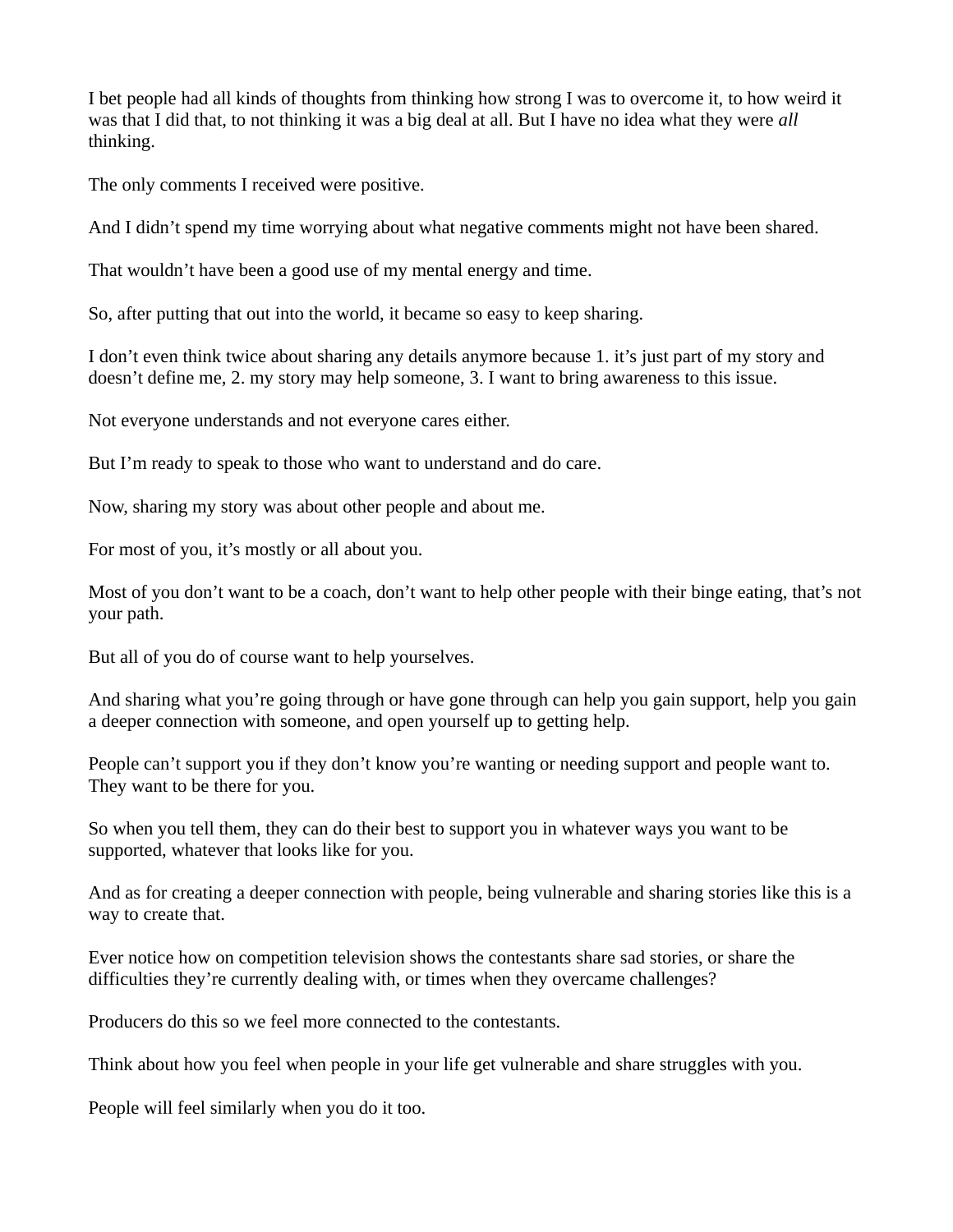Now, when you're doing this in your own life, it's important to make sure you're being vulnerable at the right time with the right people and not doing it to force connection. Otherwise, it will do the opposite.

Pick and choose your people and moments when it feels right for you to be vulnerable and build that connection.

And then, when you're sharing your story, you just might be sharing it with someone who can help you.

Being vulnerable in this way was how I got the best help I ever got. If I hadn't told that coach I was binge eating, she wouldn't have helped me.

I didn't know she knew anything about binge eating and I only learned that once I told her about me doing it.

Maybe some of you even found this podcast that way. You told a friend and they recommended it to you.

With my group members, I encourage them to open up and share and be vulnerable because if they don't, we might miss something that could be exactly what needs to be worked on for them to stop binge eating.

Now, I'm not going to tell you that you have to share your story with anyone.

That is not required. You can keep your binge eating to yourself whether it's in the past or you're currently binge eating.

You don't have to tell anyone if you don't want to.

But I know a lot of you do want to.

You don't want to share it with the whole world but, you want to share it with people you're close to – your partner, your best friends, your family. The people you want to be completely open and honest with.

You don't want to have this secret. You don't want to be hiding part of you from them.

It takes energy to hide that you listen to this podcast or to hide any journal writing you do about it or hide that you're watching a training or video.

Not a ton of energy probably but, it still creates emotion for you to hide what you're doing, especially if you're hiding it from someone you live with.

So if you do want to tell the people you're closest to, why aren't you?

Most likely, you're afraid.

You're afraid of judgement, you're afraid they'll think differently of you.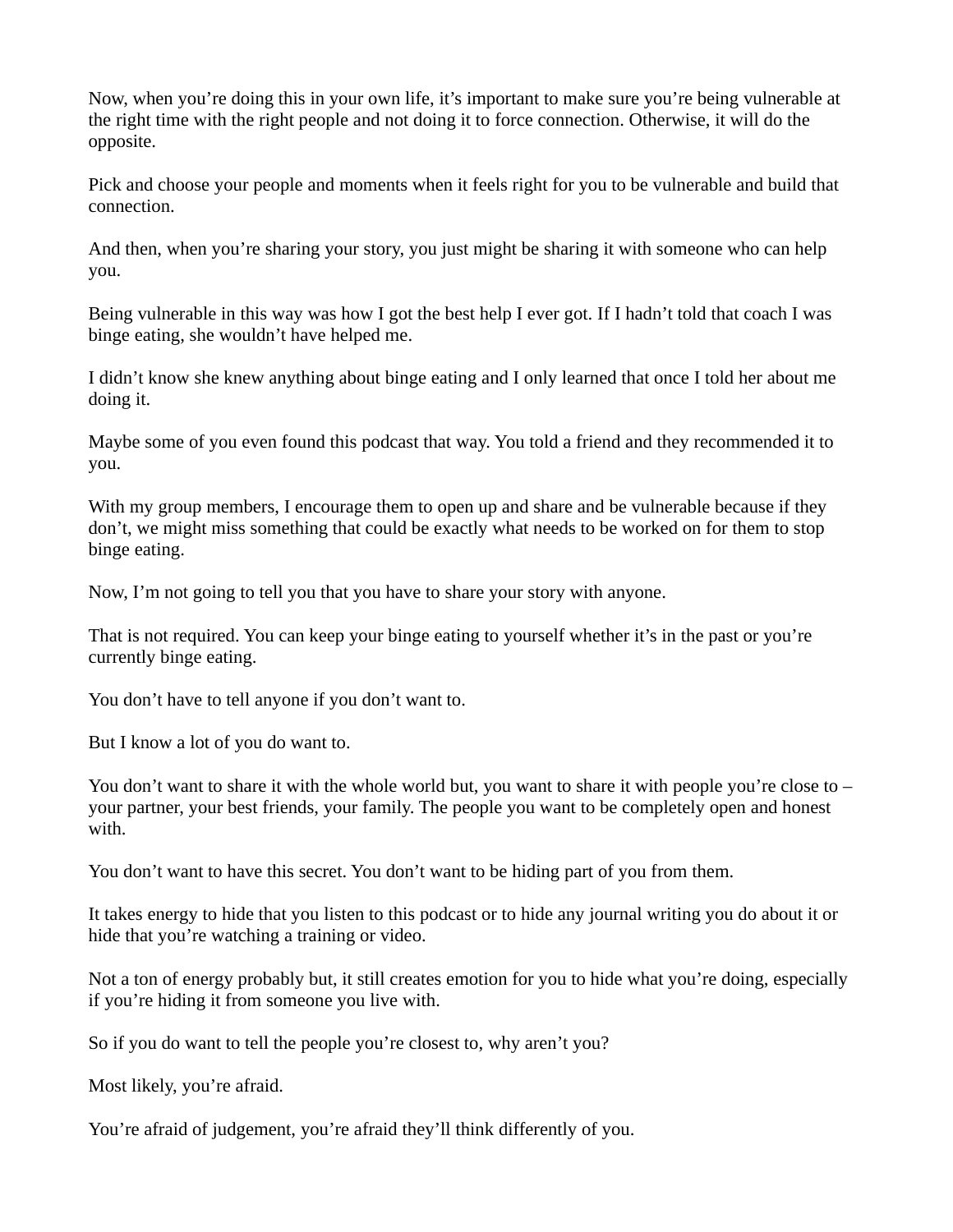And here's the thing about other people.

Sometimes we're right and sometimes we're wrong.

Sometimes we think we know how a person will respond and we're wrong.

And what I see time and time again when I talk with my group members who are struggling with whether or not to tell their partners is that when I ask if they think their partner will judge them or think differently of them in a negative way, they say no.

They're imagining this worst case scenario but when it really comes down to it, they don't believe they would react that way.

They see this person as loving and supportive. And they know that what is more likely to happen if they share is that that person will still love them and do whatever they can to help.

Now, if you do truly believe someone would respond unsupportingly, then maybe that's not a person you choose to share this with.

Again, you get to choose.

The 4 friends I told while I was bingeing, I believed they would be supportive, and they were.

I also believed the coach trainer and my fellow trainees would be supportive, and they were.

And when I stopped bingeing and told all my Facebook friends, I believed people would be supportive.

Whoever it is that you want to share your secret with, take an honest look at how you really think they'd respond.

And you choose who gets to receive this information from you.

Now, even if you think they'd be supportive, you might still be hesitant.

And it's not because of what you think they'll think, it's what you think.

When you're struggling with bingeing, there's usually shame and embarrassment accompanying it.

Shame and embarrassment drive you to hide.

So if you're feeling those feelings, you're going to try and hide what you're ashamed or embarrassed of.

And the shame and embarrassment are coming from what you're thinking about you.

You think there's something wrong with you.

You think you're unworthy.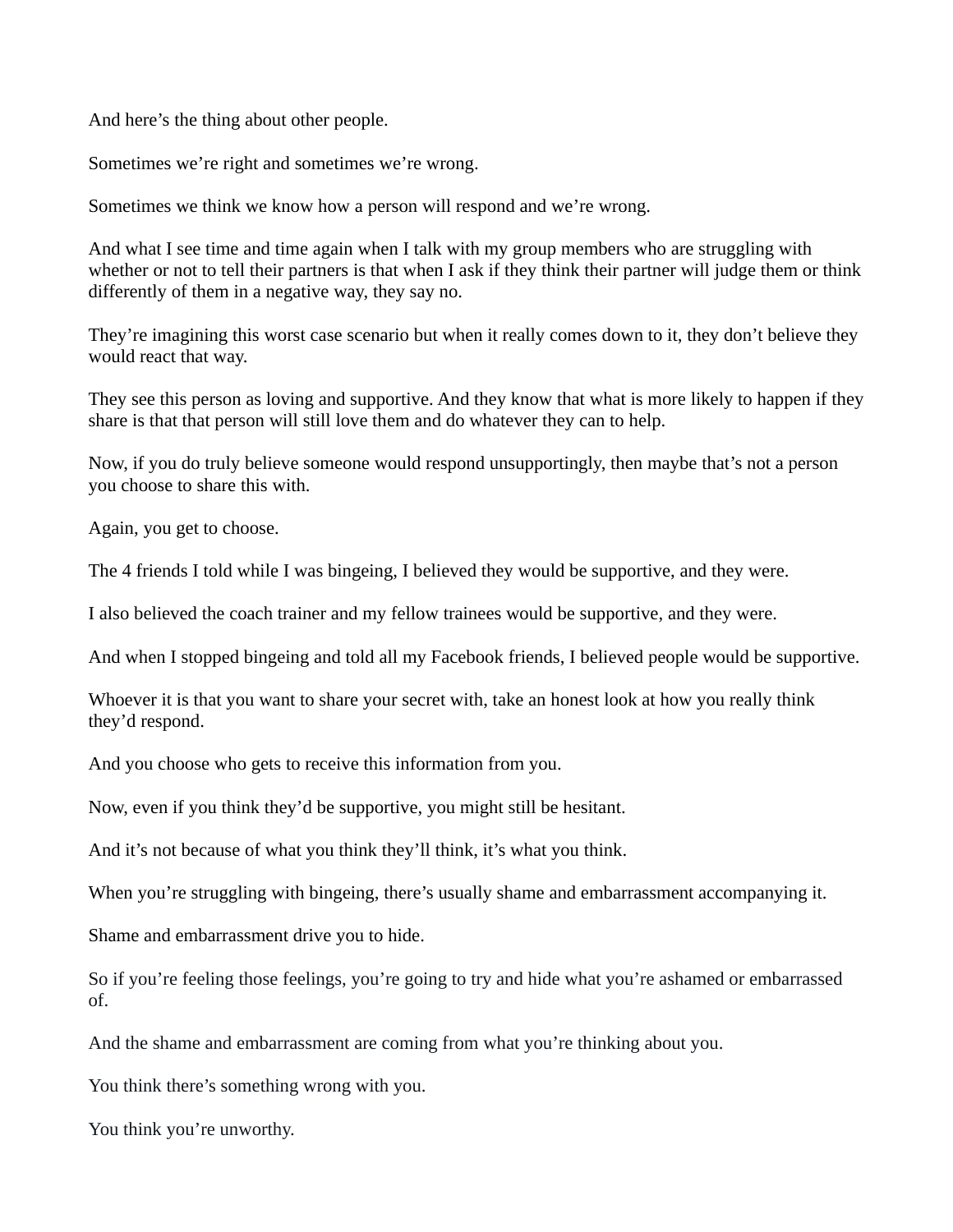You think you're lesser of a person.

You think you're weak, have no self control, are disgusting.

You think that way about yourself, you feel ashamed of yourself, so you hide yourself.

I understand why you might be ashamed or embarrassed because I felt that way too.

I thought those thoughts I just listed. Not all the time but they came up.

But I'm here to tell you that none of those shame inducing thoughts you're telling yourself are true.

If you are someone who binge eats, you are not automatically unworthy, lesser of a person, weak, or disgusting, it doesn't mean there's something wrong with you, and it doesn't mean you don't have self control.

All it means is that you're in the habit of doing things that create urges to binge and are in the habit of giving in to your urges to binge.

That's it.

It doesn't mean anything about you as a person.

There is so much that is right about you.

You are worthy no matter how much you eat.

You are no lesser of a person than you were before you started bingeing.

You are strong, have self control, and are beautiful, or if beautiful is a stretch for you to believe, you're okay.

You can find examples of all of these things in yourself and in your life if you look for them.

But you're not going to look if you just decide that you binge eating means you're unworthy, there's something wrong with you, and all those other things.

So if you do want to be open with more people about your binge eating, whether you're binge eating currently or your bingeing is in the past, work on how you think about yourself, being a person who binges or binged.

And tell yourself how you really think those people will respond.

Be honest with yourself about who you are.

Binge eating is not you and you are not a bad or worse person because you've done or do it.

You are amazing, even if you binge.